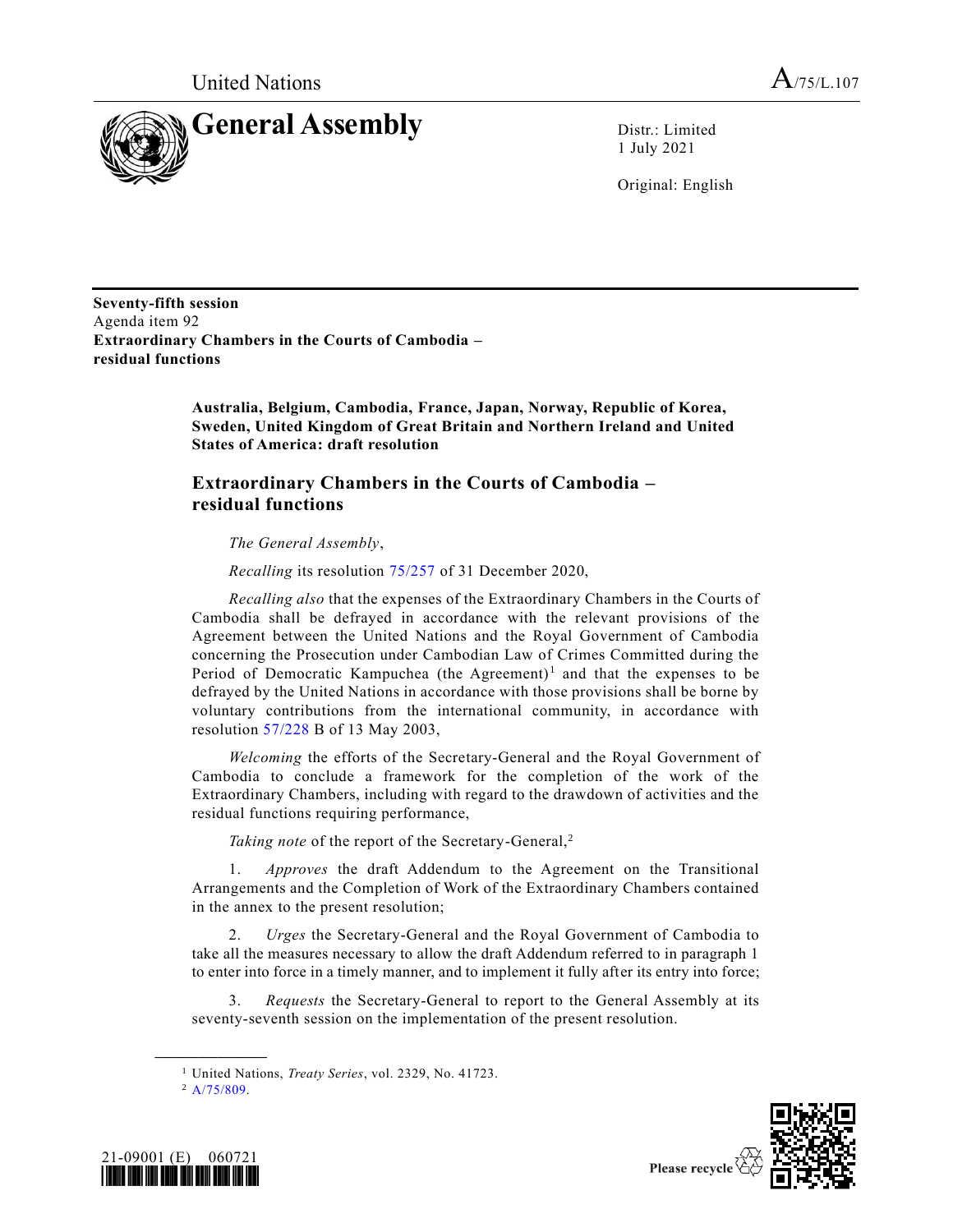**Annex**

# **Draft Addendum to the Agreement**

### **between the United Nations and the Royal Government of Cambodia concerning the prosecution under Cambodian law of crimes committed during the period of Democratic Kampuchea**

**on**

### **the Transitional Arrangements and the Completion of Work of the Extraordinary Chambers**

Recalling the Agreement between the United Nations and the Royal Government of Cambodia concerning the prosecution under Cambodian law of crimes committed during the period of Democratic Kampuchea, done on 6 June 2003 at Phnom Penh (hereinafter the "Agreement");

Whereas the parties to the Agreement agree that upon the completion of all judicial proceedings under Article 1 of the Agreement, the Extraordinary Chambers will need to carry out a number of essential residual functions identified in this Addendum;

Whereas the parties to the Agreement are convinced that in view of the substantially reduced nature of the residual functions, the Extraordinary Chambers should be comprised of such number of staff that is commensurate with its reduced functions;

Whereas the parties to the Agreement have engaged in consultations on transitional arrangements for the completion of the work of the Extraordinary Chambers and on the performance of residual functions;

Now therefore the United Nations and the Royal Government of Cambodia have agreed as follows:

## **Article 1**

#### **Transitional Arrangements**

Upon the completion of proceedings before any chamber of the Extraordinary Chambers, all judges of that Chamber shall be de-installed from the Extraordinary Chambers. Following their de-installation, the judges shall be remunerated on a pro-rata basis for any work performed, and they shall work remotely except when required to be present at the Extraordinary Chambers at the request of the President of the Chamber.

## **Article 2**

#### **Residual Functions**

1. Upon the completion of the proceedings under Article 1 of the Agreement, including any appeals related thereto before the Supreme Court Chamber, the Extraordinary Chambers shall continue to carry out the following functions for an initial period of three years: review applications and conduct proceedings for revision of final judgments; provide for the protection of victims and witnesses; sanction or refer to the appropriate authorities any wilful interference with the administration of justice or provision of false testimony;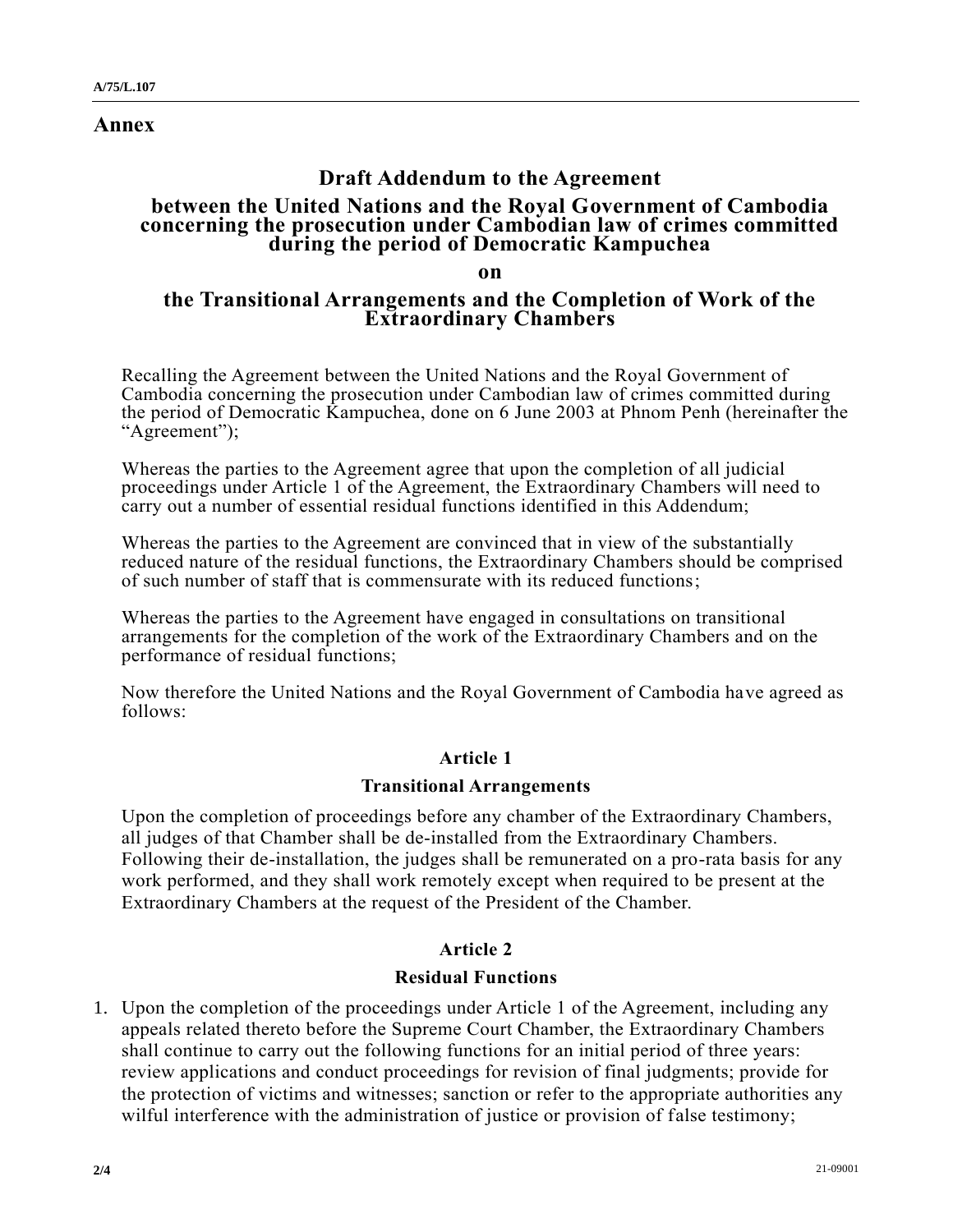supervise the enforcement of sentences as well as monitor the treatment of convicted prisoners; maintain, preserve and manage its archives, including the declassification of documents and materials; respond to requests for access to documents; disseminate information to the public regarding the Extraordinary Chambers; and monitor the enforcement of reparations awarded to Civil Parties, as required.

- 2. The United Nations and the Royal Government of Cambodia shall review the progress of these functions after the initial three-year period, following which the Extraordinary Chambers will continue to perform these functions, or some part thereof, for a further period to be determined between the parties.
- 3. An application for revision of final judgment may only be filed during the lifetime of the convicted person by the convicted person or the co-prosecutors.
- 4. If a convicted person is eligible for commutation of sentence, early release, or parole, the Royal Government of Cambodia shall notify the Extraordinary Chambers accordingly. There shall only be a commutation of sentence, early release, or parole if the Supreme Court Chamber so decides on the basis of the interests of justice and general principles of law.
- 5. Judges, co-prosecutors, defence counsels and Civil Party Lead Co-Lawyers shall be remunerated on a pro-rata basis when required to perform the functions identified in paragraph 1 of this article, and they shall work remotely except when their functions require their attendance in person at the Extraordinary Chambers. In the case of the judges, this would be at the request of the President of their respective chambers. Any judicial plenary sessions shall be conducted remotely and amendments of the Internal Rules shall be decided remotely by written procedure.
- 6. Upon the commencement of the functions identified in paragraph 1 of this article, the Secretary-General shall undertake to provide a list of nominees for international judges further to paragraph 5 of Article 3 of the Agreement to ensure that there are a sufficient number of international judges available to carry out the functions under paragraph 1 of this article should any appointed international judge be unavailable to serve when required. The Royal Government of Cambodia shall similarly ensure the availability of Cambodian judges should any appointed Cambodian judge be unavailable to serve when required.

## **Article 3**

#### **Archives**

- 1. The United Nations and the Royal Government of Cambodia agree that it is vital to ensure that the archives of the Extraordinary Chambers are preserved in accordance with international standards and that they are as broadly accessible as possible.
- 2. For the purpose of preserving and promoting the legacy of the Extraordinary Chambers, as part of its residual functions, the Extraordinary Chambers shall provide electronic access to, and printed copies of, the public archives to the public.